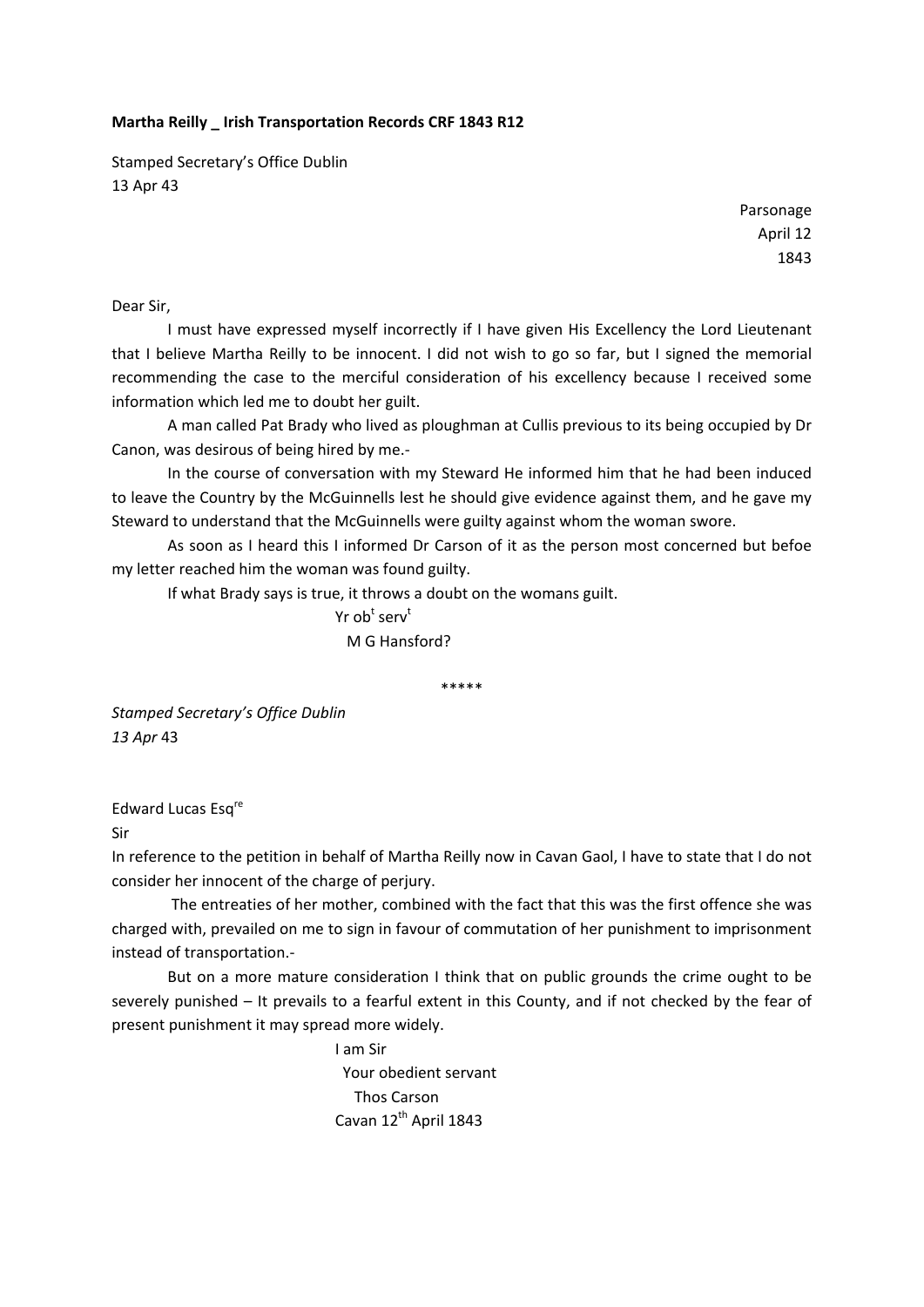Stamped Secretary's Office Dublin 29 Mar 43 Ely Place March 29 1843

## Sir

In reply to your letter of the  $25<sup>th</sup>$  Inst. Enclosing the Memorial of Martha Reilly Prisoner in the Gaol of Cavan, and requesting me to acquaint you with the particulars of the case for His Excellency's information & whether in my opinion there are any mitigating circumstances which would render the Prisoner a proper object of Mercy. I beg to state that at the last assizes for the County of Cavan three men, John McGinnell Tho<sup>s</sup> McGinnell & W<sup>m</sup> Doholme, were indicted for maliciously setting fire to a stack of Hay the property of the Rev Tho<sup>s</sup> Carson with intent to injure him, on the trial of this case, after the fact that the stack of hay had been set on fire & Maliciously and not by accident was fully established, Martha Reilly (the Memorialist) appeared as a witness and swore that on the night when the hay was burned she was returning from Naheelis? to Cavan – that she saw three men coming along the road – she got off the road and over a style close to Mr Carsons hayyard, that the three men, who she swore positively were the three Prisoners passed near her, went into the hayyard, set fire to the haystack & that John McGinnell carried a can with fire in it,- for the defence it was sworn by a woman that she lodged in the house with Martha Reilly on the night the hay was burned – that Martha Reilly (is far from having gone to Naheelis? as she swore she did) was ill & did not go out that day – that she (Martha Reilly) was in her bed very early the next morning when she heard of the burning and that on hearing it said "I suppose it is some of the Callis boys did it & that there will be a handsome reward". Samuel Moore Jun<sup>r</sup> Esqr<sup>e</sup> a gentleman of respectability (I believe the Treasurer of the County) was also produced – he swore that one of the Prisoners (John McGinnell) had been in his Service for ten or twelve years. – that on the night when Martha Reilly swore he was setting fire to the hay stack he was in Dublin with him and that he could not be mistaken, on this Evidence the Prisoners were acquitted and on the following day the Counsel for the Crown sent up Bills of Indictment for Perjury against Martha Reilly – I informed her that she had the privilege of postponing her trial to the next Assizes if she wished, but she stated that she preferred standing her trial at that time, on the production of the Evidence which I have already stated, complete with that of the three prisoners who had been charged on her Evidence and were acquitted, she was found guilty & I sentenced her to be transported for seven years, I next hastily add that taking into consideration the number of Witnesses who contradicted the solitary oath of Martha Reilly, but above all the high respectability of the gentleman (Mr Moore) who established an alibi for one of the persons charged by her, the conviction appeared to me to be unclouded by a doubt and if she were guilty of deliberately swearing against three innocent men and deposing as to facts of which she could have no knowledge the sentenced pronounced was well merited. I confer therefore I have met. with more than common astonishment the enclosed Memorial in which two clergymen of high character and station certify "that they have no hesitation in recommending Martha Reilly as a fit & proper object for His Excellency's merciful consideration " I am the more surprised as to the Revd Mr Carson is the person, whose hay was burned, who must know something of the case & who was, if I have not been misinformed present at one at least of the trials, The Case appeared to me so plain & the conviction of Martha Reilly is satisfactory that if her Memorial had been an ordinary one, signed as is too frequently the case, by persons who seek an ignominious popularity by recommending convicts to mercy without any knowledge of the facts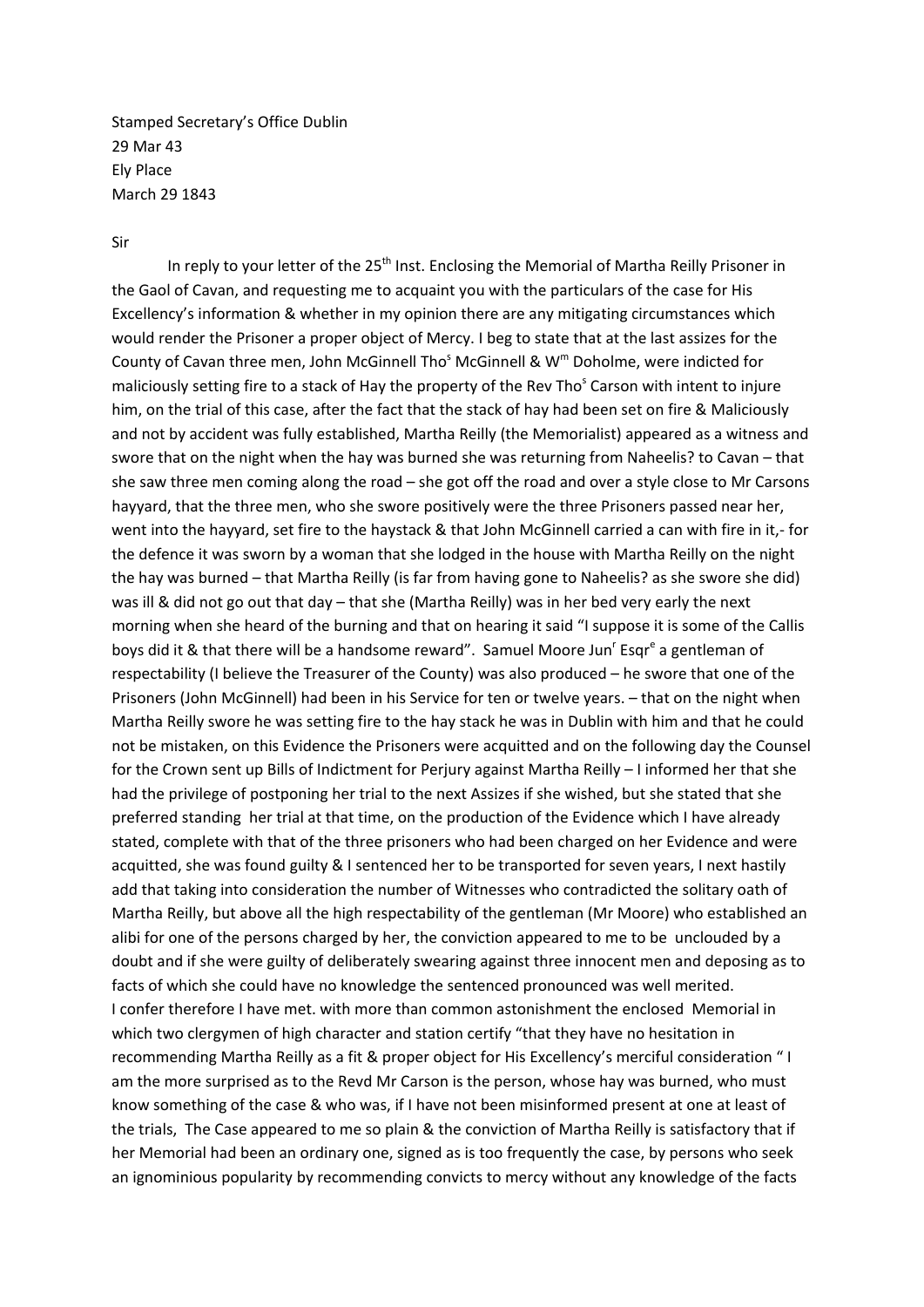& circumstances. I should have passed it over without notice – but as I cannot suppose that the Revd Mr Carson & the Dean of Ardagh have recommended a mitigation of punishment under the circumstances which I have detailed without good grounds for doing it, I take the liberty of suggesting that this letter should be forwarded to then and that they should be called on to state the grounds on which they feel justified in recommending Martha Reilly as a fit & proper object for His Excellency's Merciful Consideration.

 I am Sir Your faithful & ob<sup>t</sup> serv<sup>t</sup> John Doherty

E. Lucas Esq<sup>re</sup>

\*\*\*\*\*\*

Stamped Chief Secretary's Office, Dublin 24 March 43 Mr Connor written up the side

To Earl De Grey Lord Lieutenant General General Governor of Ireland etc etc etc The Humble Petition of Martha Reilly a Convict in Cavan Gaol.

Sheweth,

That Your petitioner about 6 months elapsed Lodged Examination against three persons for maliciously setting fire to a Rick of Hay, and Oats, and burning it, the property of the Revd Dr Carson, Vicar Of Cavan.

Your Petitioner was immediately after sent to the castle where she remained until a few days before the Assizes commenced, when she was sent to Cavan to Prosecute, the Trial took place before His Lordship Chief Justice Doherty, the result of which was Your Petitioner Failed in convicting the Prisoners.

Your Petitioner was afterwards was placed in the bar and convicted to 7 years transportation.

Your Petitioner Humbly implores Your Excellency will vouchsafe to take her into your merciful consideration By mitigating her sentence of transportation to a limited period of confinement.

Your Petitioner is of honest industrious Parents resident of the neighbourhood of Cavan, as the Certificate outside corroborates, nothing has ever recurred to her to hurt her character previous to what she now stands convicted for.

Your Petitioner under the deplorable circumstances she has stated humbly begs Your Excellencies benevolent humanity will grant her prayer.

In Duty bound

Your Petitioner will ever pray

March the  $20^{th}$  1843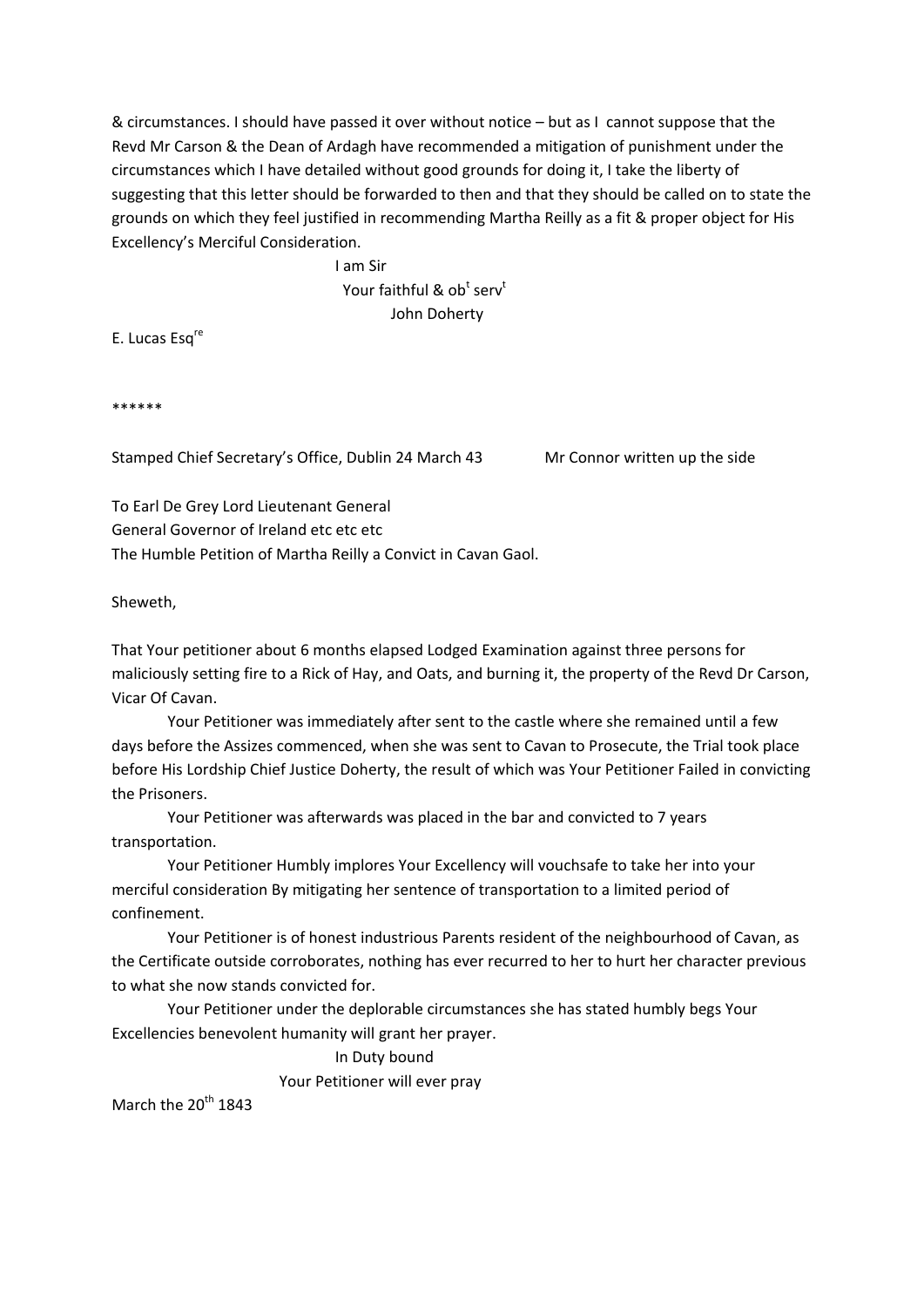We, do hereby certify, that we know the Petitioner Martha Reilly, now a convict in Gaol, and her family, residents of the neighbourhood of Cavan. And we have always considered them an Honest Industrious family.

We therefore have no hesitation in Recommending her as a fit and proper object to Your Excellency for Your Merciful consideration.

Thos Carson, L.L.D. Vicar of Cavan

I beg to Join D<sup>r</sup> Carson in his recommendation of Martha Reilly for the Merciful cCnsideration of his Excellency.

MG Murp? D.D. Arch. Of Ardagh

12 Martha Reilly Perjury Setting fire to a 7 yrs tr. Rick of Hay Refer to Rev Mr Carson & the Archbishop of Ardagh for the grounds upon which they [...................................................] Mar 31 1843 Done April 1843 Again  $12^{th}$  -do-Letters annexed 13<sup>th</sup> The law must take its course

Ch. J